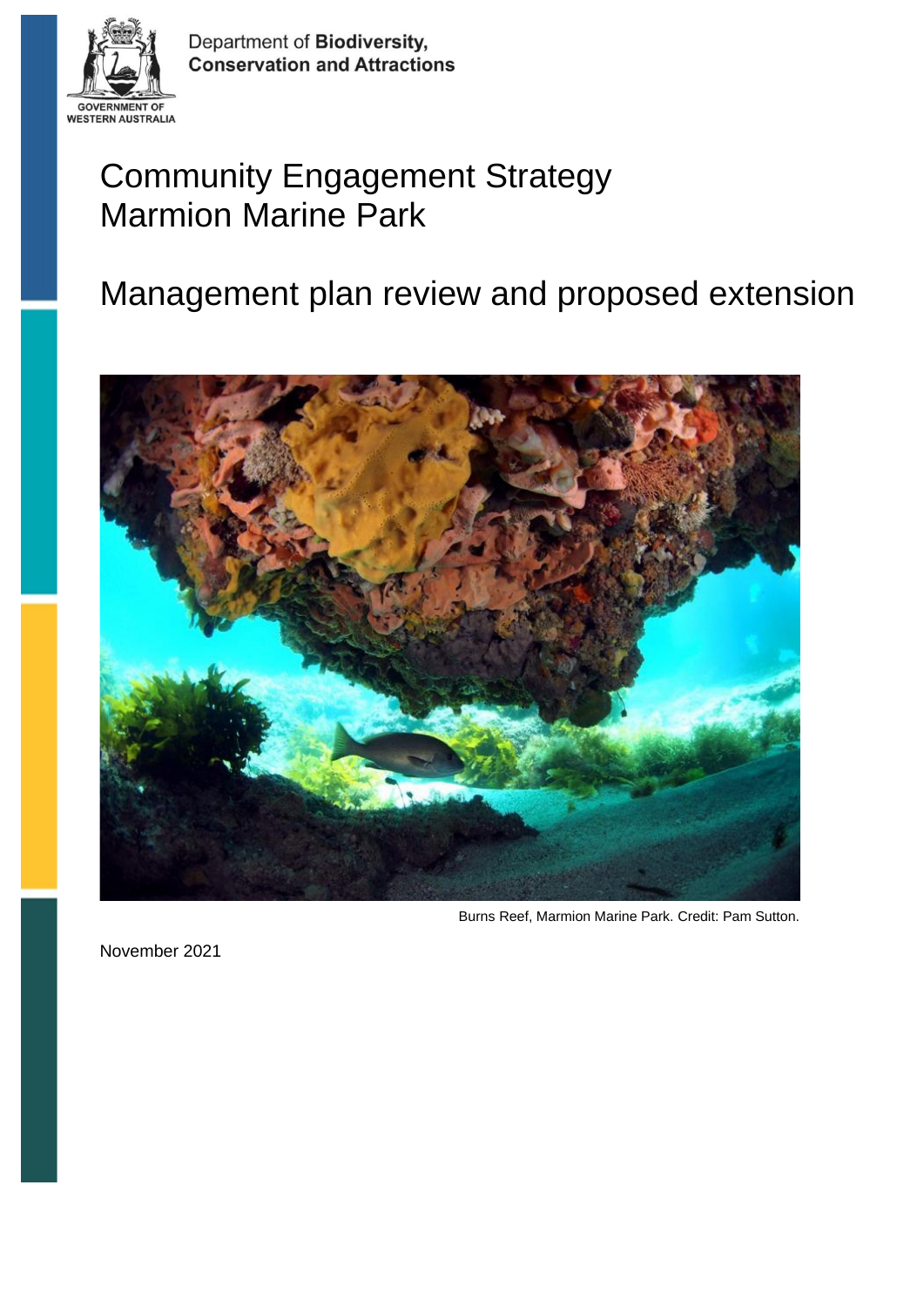# **Table of Contents**

| 2.              |               |  |  |  |  |  |  |  |
|-----------------|---------------|--|--|--|--|--|--|--|
| З.              |               |  |  |  |  |  |  |  |
| 4.              |               |  |  |  |  |  |  |  |
| 5.              |               |  |  |  |  |  |  |  |
| 6.              |               |  |  |  |  |  |  |  |
| 7.              | Stakeholders. |  |  |  |  |  |  |  |
| 8.              |               |  |  |  |  |  |  |  |
|                 |               |  |  |  |  |  |  |  |
|                 |               |  |  |  |  |  |  |  |
|                 |               |  |  |  |  |  |  |  |
| 9.              |               |  |  |  |  |  |  |  |
| 10.             |               |  |  |  |  |  |  |  |
| 11 <sub>1</sub> |               |  |  |  |  |  |  |  |
| 12.             |               |  |  |  |  |  |  |  |
|                 |               |  |  |  |  |  |  |  |
|                 |               |  |  |  |  |  |  |  |
|                 |               |  |  |  |  |  |  |  |
|                 |               |  |  |  |  |  |  |  |
|                 |               |  |  |  |  |  |  |  |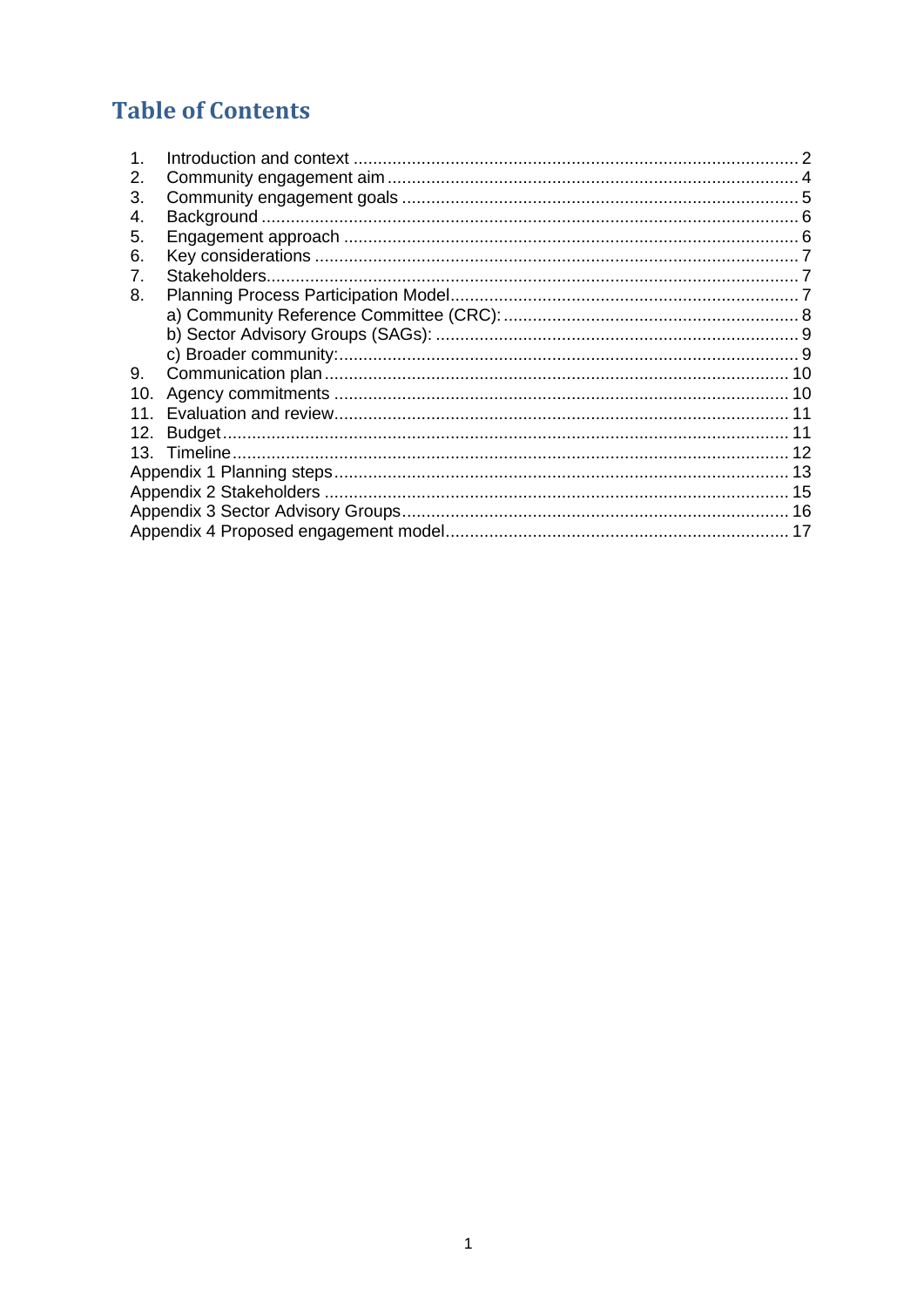## <span id="page-2-0"></span>**1. Introduction and context**

The Marmion Marine Park is situated between Trigg Island and Burns Rocks, encompassing approximately 9500 hectares. It was gazetted in 1987 as Western Australia's first marine park, with management guided by the *Marmion Marine Park Management Plan (1992-2002).*

A review of the Marmion Marine Park Management Plan was recommended by the then Marine Parks and Reserves Authority in 2012, and the Office of the Auditor General in its 2016 report *Management of Marine Parks and Reserves*. The 1992 management plan is outdated and was not underpinned by an outcome based, adaptive management framework. The review was recommended to allow for consideration of the changing pressures and uses, increased visitation to the area, and management priorities.

In 2019, development approval for Ocean Reef Marina required the excision of 143 hectares from Marmion Marine Park enacted through the *Reserves (Marmion Marine Park) Act 2019*. This triggered a review of the Marmion Marine Park Management Plan to reflect the excision as well as a proposal for extending the marine park, as a commitment under the State Government's Plan for Our Parks initiative.

A revised management plan will put in place a contemporary management framework to conserve the ecological, social, and cultural values of the area, while allowing for sustainable use and planning for the predicted increased use of the area.

The proposed extension seeks to shift the marine park boundary west to the limit of State waters and north to align with the northern boundary of the Whadjuk Noongar registered native title claim area just north of Two Rocks (Figure 1). This extension would:

- consider the extensive knowledge gained from long term monitoring programs and on ground management
- ensure the inclusion of extensive subtidal macroalgal reef communities, as well as Posidonia seagrass complex priority ecological communities in the marine park;
- include additional Australian sealion habitat and humpback migratory paths;
- include complex geomorphology with limestone platforms, small sandy bays, long sandy beaches, and intertidal reef platforms;
- provide the opportunity for complementary and contiguous management with the Commonwealth Two Rocks Marine Park; and
- provide the opportunity to put in place effective management arrangements for sustainable use of the marine environment, based on the CAR (comprehensive, adequate, and representative) principles and NRSMPA (National Representative System of Marine Protected Areas) objectives.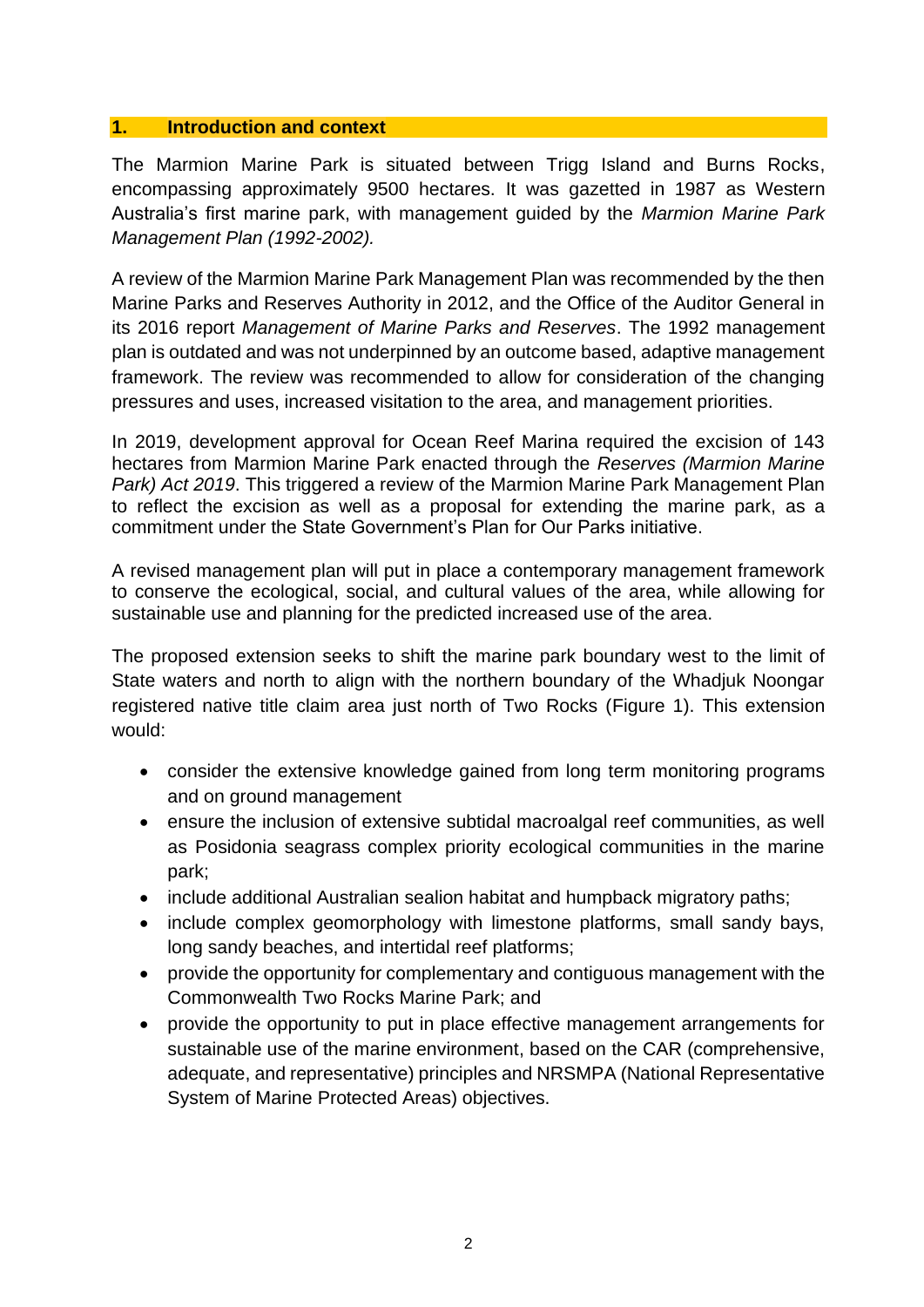

 *Figure 1: Proposed boundary for Marmion Marine Park extension*

The marine park zoning within this proposed boundary will be developed in consultation with the community during the planning process. The final marine park area will be managed for multiple use.

The Department of Biodiversity, Conservation and Attractions (DBCA) recognises the connection and cultural responsibilities that Aboriginal people have for country. The opportunity for a jointly managed marine park and/or joint vesting, will be discussed with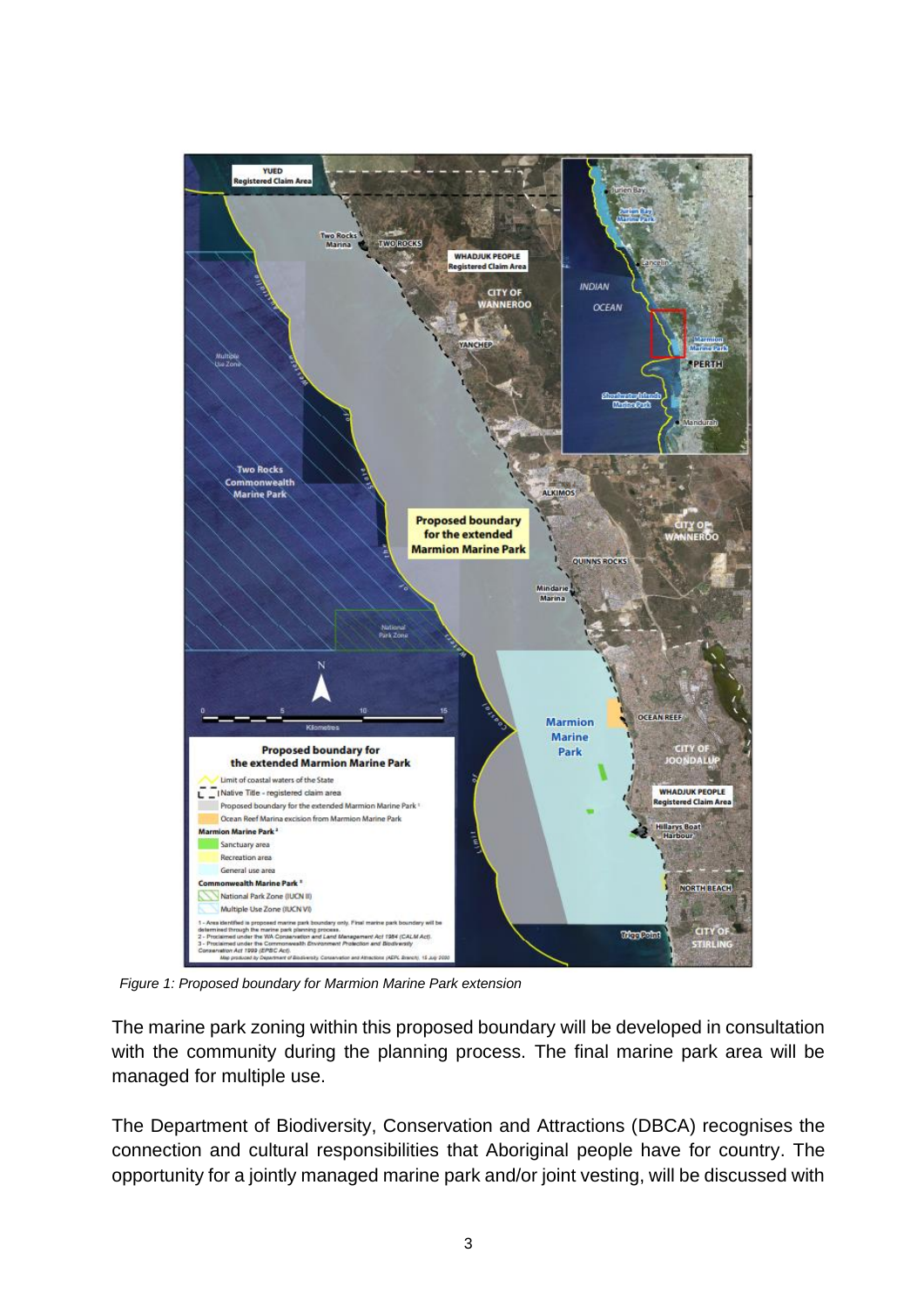Whadjuk Noongar Traditional Owners (TOs). Under the *Conservation and Land Management Act 1984 (CALM Act)* all management plans must have the objective to conserve and protect the value of the marine park to the culture and heritage of Aboriginal people.

DBCA also recognises operations of the commercial fishing industry and interests of recreational fishers within the study area for the proposed marine park and has identified them as important stakeholders in this project. DBCA acknowledges the vital role played by their peak bodies<sup>1</sup>, Western Australian Fishing Industry Council (WAFIC) and Recfishwest (RFW).

The Department of Primary Industries and Regional Development (DPIRD) is a joint project partner with DBCA and Traditional Owners, which highlights the importance of fisheries stakeholders in the marine park planning process. DPIRD and DBCA are working to an agreed set of principles to help guide marine park planning processes. DPIRD is a joint partner in the marine park process and proposed to be a member of the joint management body.

DPIRD and the Department of Mines, Industry Regulation and Safety (DMIRS) also have statutory advice and approvals roles in marine park planning processes. The joint management partners and DMIRS will work closely with other government agencies to ensure a whole of government approach to the proposed marine park planning process. DBCA and DPIRD have formal arrangements in place to ensure a collaborative and constructive approach to defining the scope, process, and engagement for commencing and undertaking marine reserve planning processes. DBCA will provide clear guidance to stakeholders on the steps in the marine park planning process and the level of engagement to be undertaken (see Appendix 1).

## <span id="page-4-0"></span>**2. Community engagement aim**

DBCA values public participation as a process to make better decisions that incorporate the interests and concerns of all affected stakeholders and meet the needs of the decision-making bodies. Public participation is based on the belief that those who are affected by a decision have a right to be involved in the decision-making process. Engagement must be undertaken within the limitations of the legal framework, government-imposed timeframes, budget, and capacity of DBCA.

This CES aims to identify goals for engagement with stakeholders<sup>2</sup> and local communities, which will guide the development of an internal 'Design, Plan, Manage' community engagement plan (CEP) that outlines critical steps to move the engagement project from initial need to successful conclusion.

 $1$  Note that the peak fishing sector bodies are formally recognised in legislation and are currently funded by government to provide consolidated advice at a peak body level and have the capacity to undertake engagement on behalf of government under service level agreements. If these arrangements are changed, alternative engagement arrangements may be required.

<sup>&</sup>lt;sup>2</sup> Stakeholder - an individual or group that has an interest in any decision or activity of an organisation. Key project stakeholders are those who have the influence and authority to dictate whether a project is a success or not.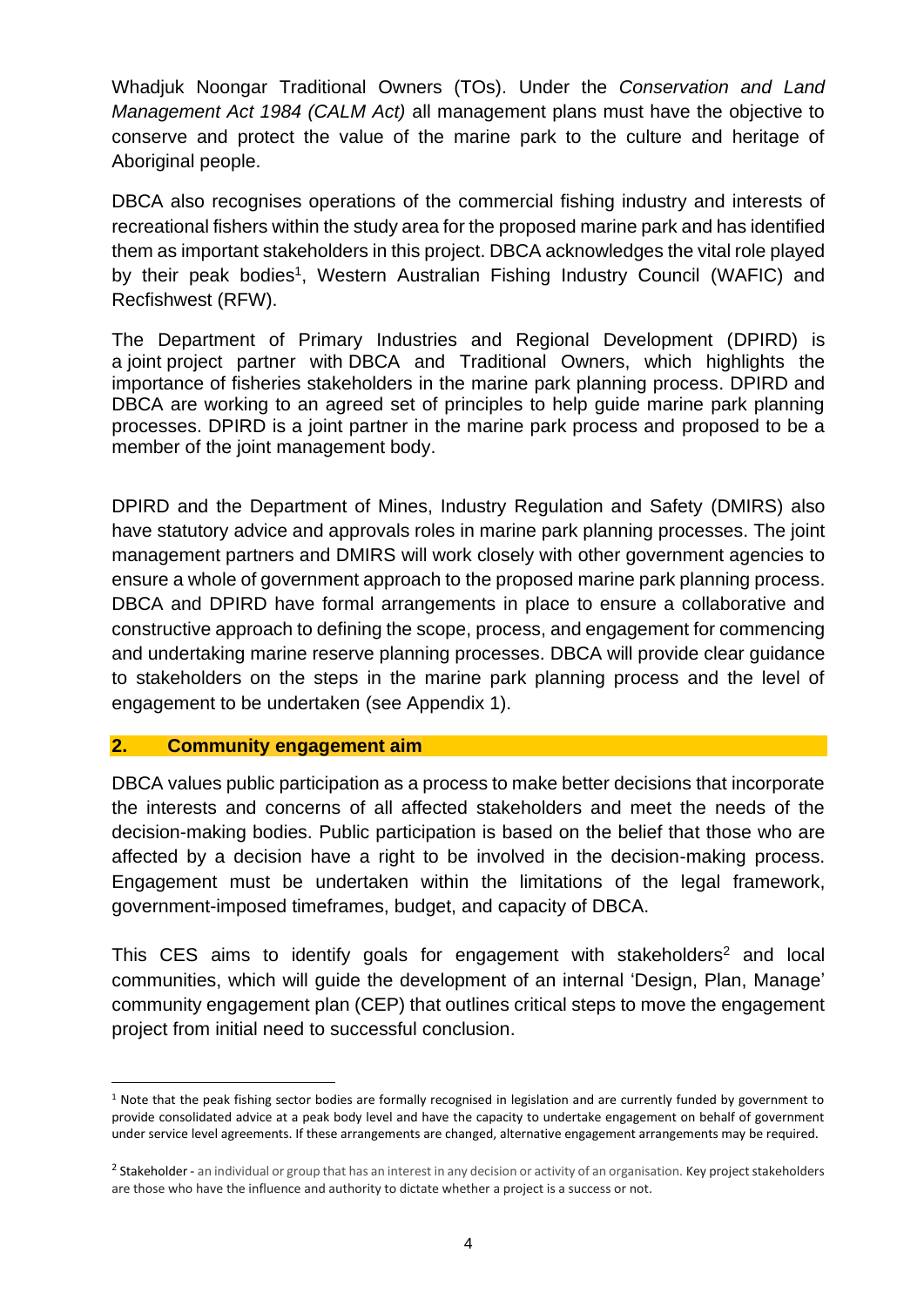# <span id="page-5-0"></span>**3. Community engagement goals**

Following current best practice principles of the International Association for Public Participation (IAP2), the engagement goals are to:

| <b>Purpose</b> | Goal                                          | <b>Details</b>                                                                         |
|----------------|-----------------------------------------------|----------------------------------------------------------------------------------------|
| Share and      | Share and receive information                 | Provide education/communication materials                                              |
| receive        | from stakeholders and                         | using a range of methods to inform                                                     |
| Information    | community about the project                   | stakeholders and local communities about                                               |
|                | and the opportunities to                      | proposed extension, management plan review                                             |
|                | engage.                                       | and marine park planning process (see                                                  |
|                |                                               | Section 9 - communication plan);                                                       |
|                |                                               | Provide<br>clear<br>and<br>accurate<br>information<br>٠                                |
|                |                                               | regarding the marine park proposal, including                                          |
|                |                                               | communicating key messages;                                                            |
|                |                                               | Provide clear guidance to stakeholders on the<br>$\bullet$                             |
|                |                                               | steps in the marine park planning process and                                          |
|                |                                               | the level of consultation to be undertaken; and                                        |
|                |                                               | information<br>Receive<br>from<br>stakeholders<br>$\bullet$                            |
|                |                                               | regarding values, concerns and use of the<br>study area, which will be critical to the |
|                |                                               | development of management arrangements.                                                |
| Understand     | Understand views of                           | Provide opportunities for key stakeholders to<br>$\bullet$                             |
| reactions      | stakeholders and community.                   | give ongoing feedback during the marine park                                           |
|                | Understand implications of a                  | planning process.                                                                      |
|                | proposal.                                     |                                                                                        |
| Improved       | Improve the quality of the                    | Facilitate structured, meaningful stakeholder<br>$\bullet$                             |
| proposals      | management plan.                              | and community input into the marine park                                               |
|                | Create understanding of                       | planning process and development of                                                    |
|                | emerging or existing problems                 | community supported marine park                                                        |
|                | or opportunities and their                    | management arrangements.                                                               |
|                | consequences or potential.                    |                                                                                        |
| <b>Build</b>   | Create new relationships with                 | Ensure genuine and ongoing engagement is<br>$\bullet$                                  |
| relationships  | stakeholders and community.                   | undertaken with stakeholders and local                                                 |
|                | Strengthen existing                           | communities throughout the marine park                                                 |
|                | relationships with stakeholders               | planning process.                                                                      |
|                | and community.                                |                                                                                        |
|                | Create more productive                        |                                                                                        |
|                | contributions from existing<br>relationships. |                                                                                        |
| Generate       | Create understanding of the                   | $\bullet$                                                                              |
| support        | reasons for change.                           | Engage with stakeholders and local<br>community through a variety of mechanisms        |
|                | Create collective and personal                | to ensure maximum reach (see Section 8                                                 |
|                | action aligned with proposed                  | Planning Process Participants), including via                                          |
|                | changes.                                      | awareness raising events and educational                                               |
|                |                                               | products.                                                                              |
| Decision       | Shape the decisions of the                    | A core component will be the establishment of<br>$\bullet$                             |
| making         | planning process based on the                 | a Community Reference Committee (CRC)                                                  |
|                | perceptions and needs of the                  | and Sector Advisory Groups (SAGs) (see                                                 |
|                | key stakeholders and                          | Section 8, a) and b)).                                                                 |
|                | community.                                    |                                                                                        |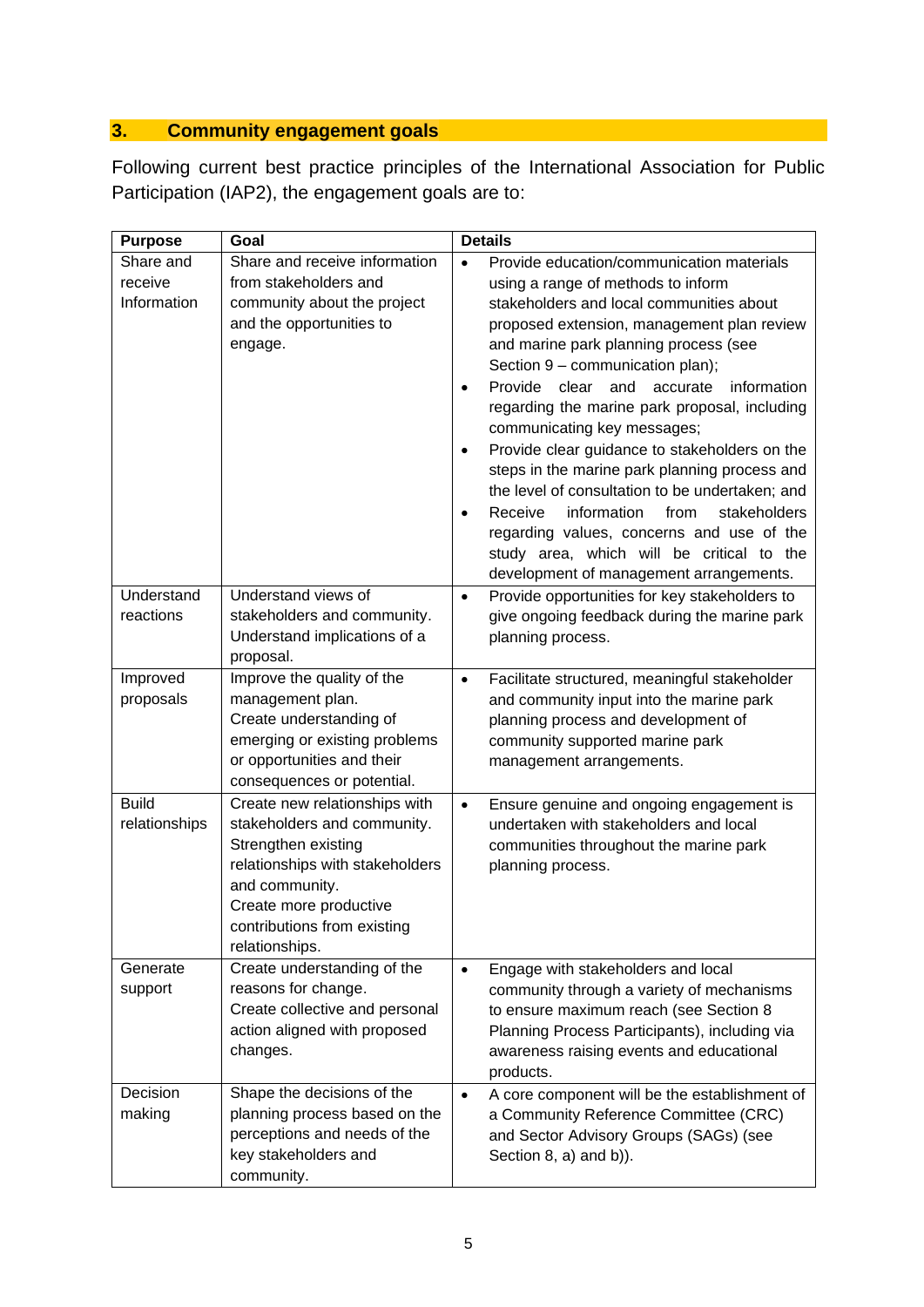### <span id="page-6-0"></span>**4. Background**

DBCA has carried out a resource assessment, which provides a summary of the biological and economic resources and social values for the study area. The rich and diverse marine habitats of seagrass, macroalgae, intertidal reefs and sandy beaches support cetaceans, Australian sea lions, seabirds and shorebirds, temperate fish communities, and marine invertebrates.

It is also recognised that there is a diversity of physical and spiritual cultural values across the study area. These values and the associated knowledge and traditions, hold great significance for Whadjuk Noongar people. Understanding of cultural values will be further developed in collaboration with TOs during the planning process.

The proposed boundary and associated resource assessment provides a starting point for the planning process. The marine park boundary and management arrangements, including zoning, will be developed with community and stakeholder input and considers the knowledge gained from long term monitoring programs and on ground management of Marmion Marine Park.

## <span id="page-6-1"></span>**5. Engagement approach**

The CES provides the overarching framework for development of a CEP. The CEP is based on current best practice principles of the IAP2 and includes:

- engagement context and purpose:
- methods to meet the goals and deliverables, (i.e. Community Reference Committee (CRC), Sector Advisory Groups (SAGs), briefings, community information events, workshops, etc);
- clear engagement steps to be undertaken;
- success criteria for the purposes of evaluating engagement effectiveness; and
- feedback and refinement opportunities.

The primary engagement mechanism will be the establishment of a CRC and SAGs who will provide advice to DBCA and joint management partners. This will be supported by a range of additional community and stakeholder engagement activities to provide the necessary depth and breadth of community views to the CRC.

DBCA will meet with TOs, DPIRD and DMIRS on a regular basis throughout the planning process to seek feedback and adjust the CEP if it is found to not be meeting the needs of the stakeholders or project partners. DPIRD and DMIRS will support the marine park planning process in accordance with their statutory advice and approval responsibilities.

To keep the community informed, relevant information will made be publicly available on the Marmion Marine Park website and by subscribing to receive email updates (via MailChimp) throughout the planning process.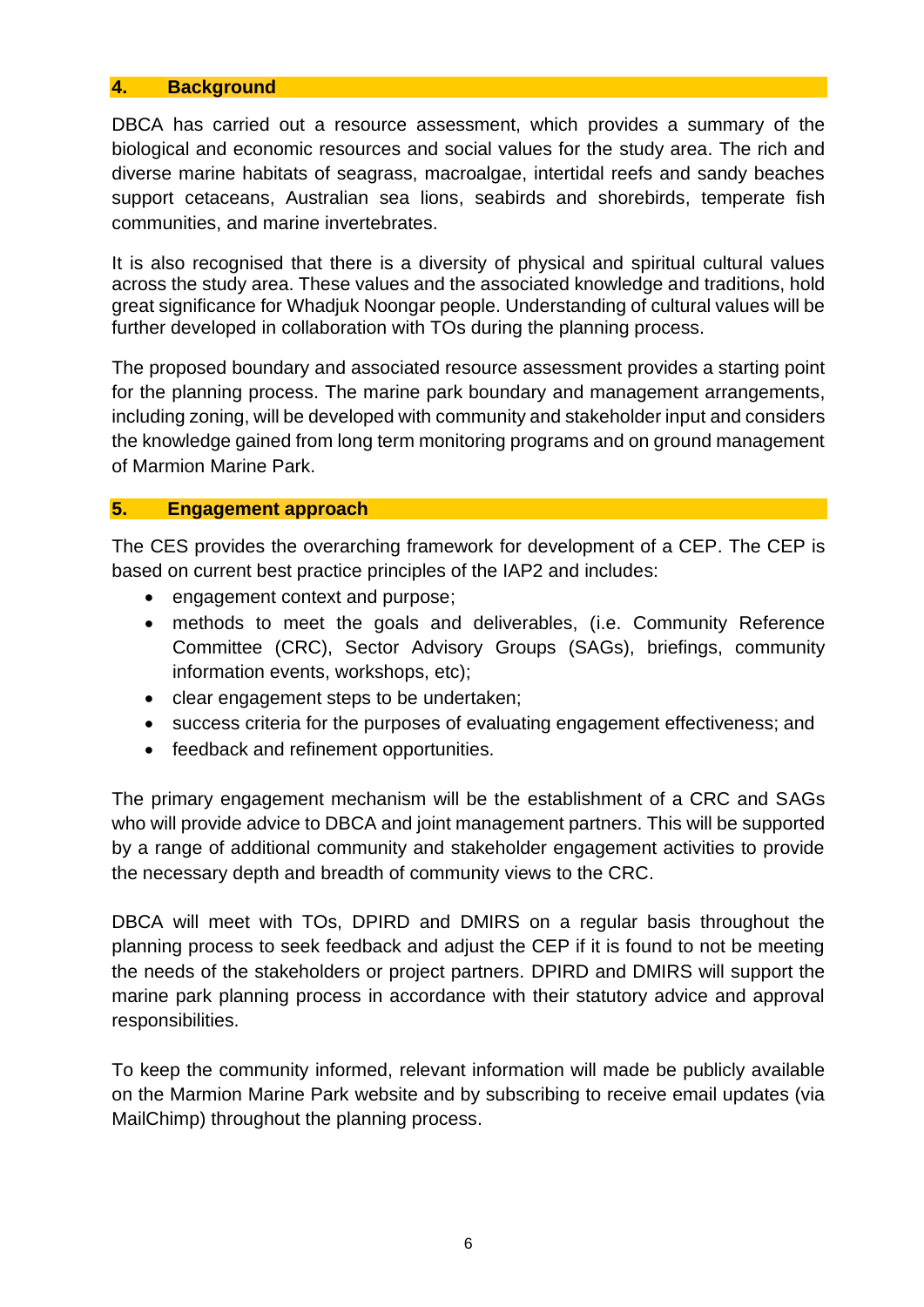### <span id="page-7-0"></span>**6. Key considerations**

Key considerations for the planning process and community engagement include:

- exploring joint management opportunities with Whadjuk Noongar TOs;
- early and ongoing engagement with key stakeholders and interested community members;
- provision of clear guidance on the steps in the marine park planning process and the level of engagement to be undertaken;
- continued opportunities for sustainable multiple use within the Marmion Marine Park including tourism and commercial and recreational fishing;
- any compensation arrangements for commercial fishers (and potentially fishing charter operators) arising from the zoning arrangements in Marmion Marine Park;
- meaningful stakeholder and community input into the planning process, including in the development of zoning and management arrangements to ensure the marine park strikes an appropriate balance between conservation and ongoing sustainable multiple uses;
- gaining an improved understanding and awareness of the area's cultural and heritage values with TOs;
- capturing the extensive information available from long term management and monitoring, together with identifying management issues and knowledge gaps
- ensuring a high level of community understanding about the various values of marine parks.

# <span id="page-7-1"></span>**7. Stakeholders**

See Appendix 2 for a list of known stakeholders, which will be regularly updated as the planning process unfolds.

## <span id="page-7-2"></span>**8. Planning Process Participation Model**

A proposed engagement model for the marine park planning process has been developed (Appendix 4). The model illustrates the communication channels between Ministers, the Conservation and Parks Commission, government agencies, joint management project partners, the Community Reference Committee, Sector Advisory Groups, and the broader community.

DBCA is the lead agency responsible for the establishment, planning and management of marine reserves under the CALM Act. DBCA provides advice to the Conservation and Parks Commission (the Commission) and government Ministers. DBCA also provides technical background and executive support to the CRC.

DPIRD works in partnership with DBCA when undertaking fisheries stakeholder and community consultation and facilitating fisheries stakeholder input into the marine park planning process.

DBCA and DPIRD have an agreed marine reserve planning approach to align the agencies on the processes and consultation for marine reserve planning. The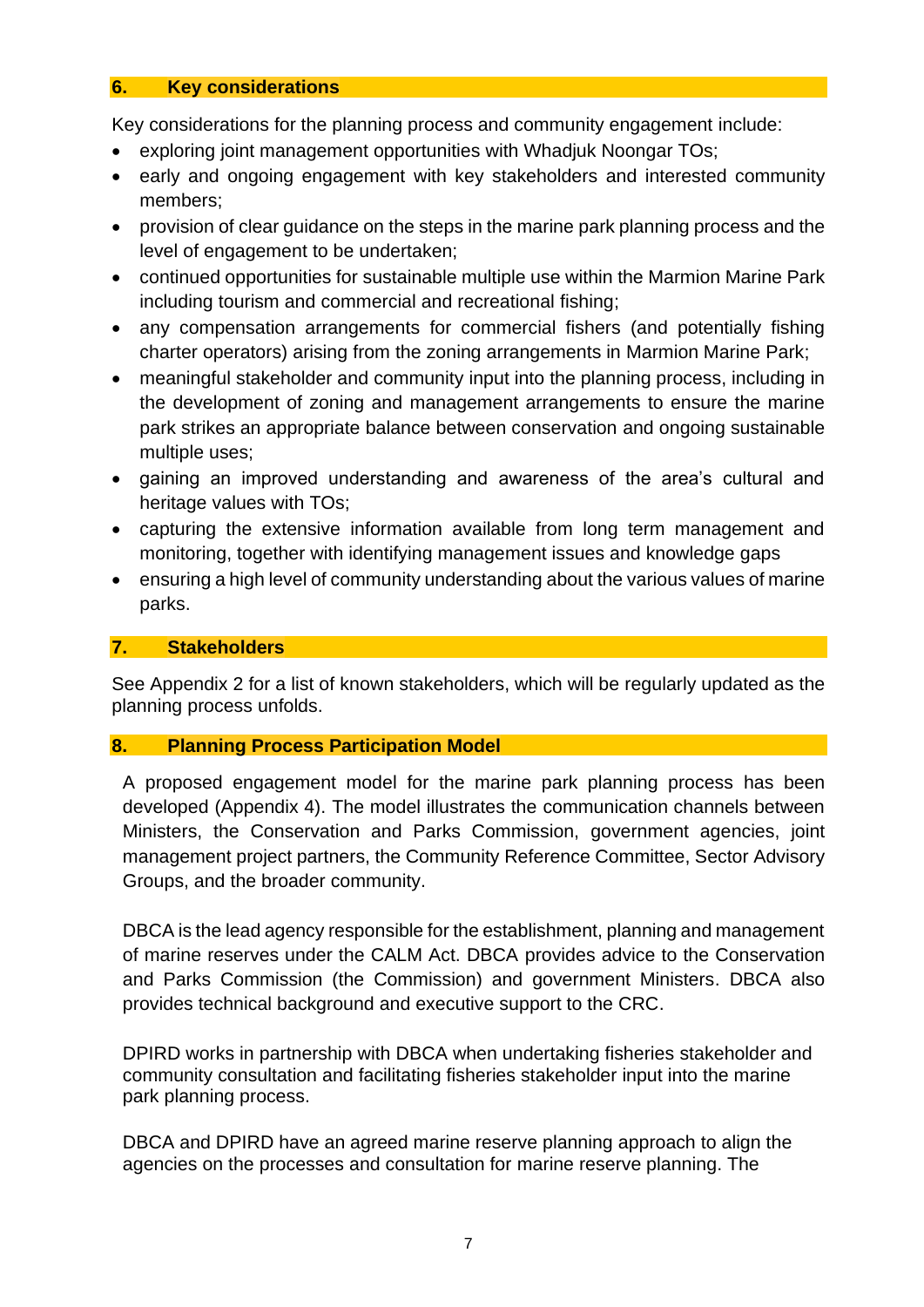approach includes timely information exchange to ensure the views of fisheries stakeholders are taken into consideration during the planning process.

As joint management partners, DBCA, TOs and DPIRD (proposed joint management partner) will:

- consider advice provided by the CRC, SAGs and broader community;
- work with TOs to determine their aspirations regarding the management and conservation of cultural values;
- provide feedback to the CRC, SAGs and broader community as to how their advice has been incorporated into the development of the indicative management plan.

DMIRS will play a key support role to DBCA (working in a joint management partnership with TOs) throughout the planning process when undertaking mining related stakeholder and community engagement during the marine park planning process.

a) Community Reference Committee (CRC):

<span id="page-8-0"></span>The CRC will assist DBCA, DPIRD and TOs during the planning process by providing advice and recommendations on the extended Marmion Marine Park and development of an indicative management plan.

The CRC plays a pivotal role in ensuring that the views of the local community and stakeholders are considered during the planning process and that a balanced proposal is developed. The CRC will be established as follows:

- CRC will consist of up to 12 non-representative local community members with relevant knowledge and expertise;
- appointment of CRC members will be via an expression of interest (EOI) advertised through newspaper notices, the website, community noticeboards, social media;
- peak bodies will be invited to encourage local people to nominate for the CRC for their knowledge and expertise, but not as a representative of the peaks;
- CRC members are appointed by the Minister for Environment;
- Important outputs from CRC meetings will be provided to SAGs and the community; and
- DBCA will provide executive support to the CRC.

Local government representatives, as well as relevant Government agencies and SAGs representatives, will be invited as observers or advisors to the CRC meetings and the CRC may choose to invite guest speakers, including SAG representatives to present at appropriate stages in the planning process. The CRC will have the option to hold private sessions to ensure sensitive matters can be discussed openly and that independent advice can be provided to the project partners.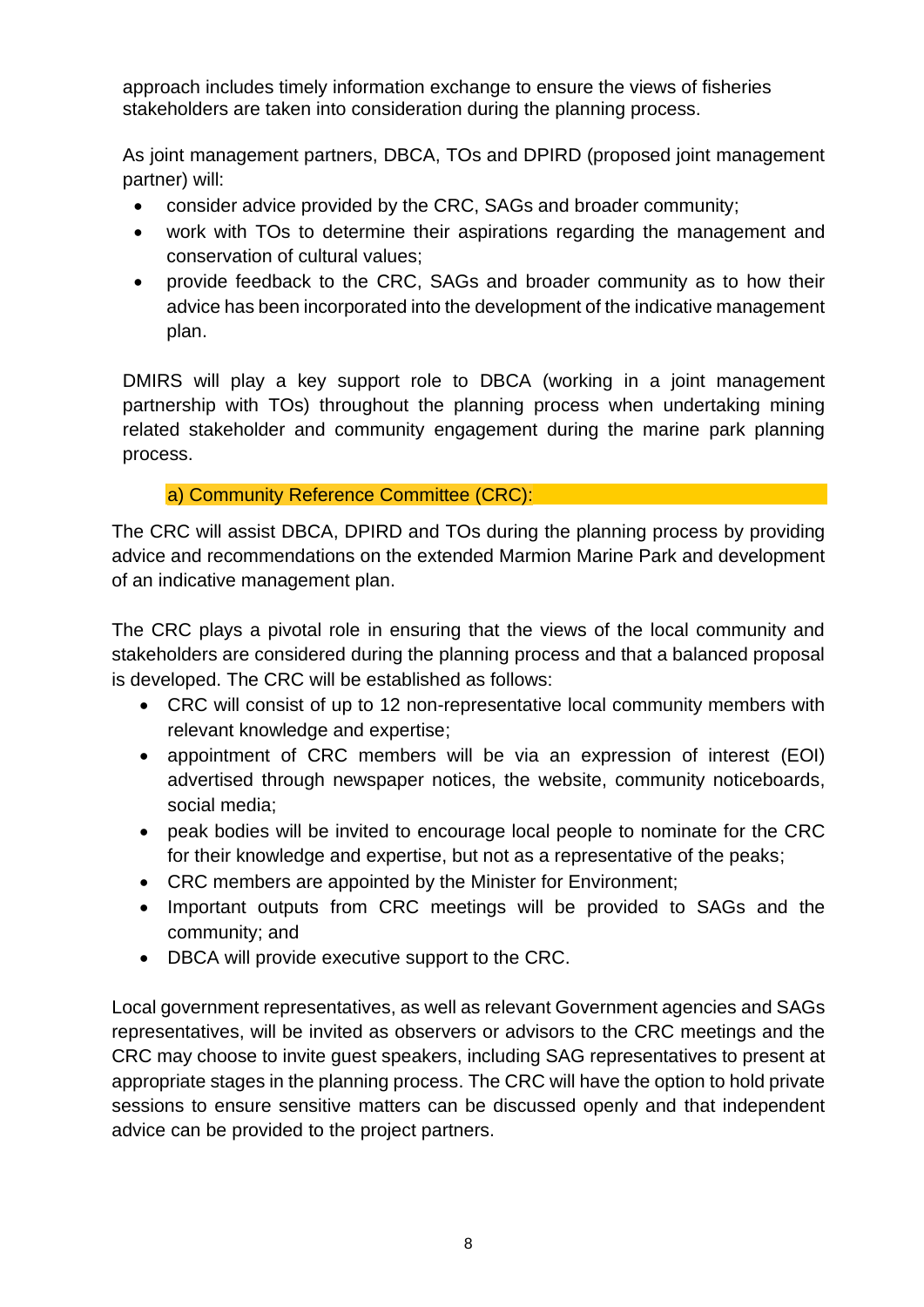# b) Sector Advisory Groups (SAGs):

<span id="page-9-0"></span>The SAGs (Appendix 3) will provide advice from the various sectors to the CRC, DBCA, DPIRD and TOs during the planning process and will be led by relevant peak bodies or community leaders from each sector.

SAGs will be a critical pathway for information flow to the CRC and from the community and will be comprised of representatives of broad interest groups and the local community (i.e., science, commercial fishing, recreational fishing, tourism/commercial operators, conservation, industry, water sports, local government).

The SAGs will be given the opportunity to:

- attend every CRC meeting as sector advisors:
- present to and have a direct audience with the CRC at the first meeting;
- have a standing agenda item at the start of each meeting to present their sectoral views on CRC outcomes;
- provide presentations and submissions to the CRC that represent the aspirations, concerns, views, and contributions from their sectors regarding the planning of the proposed marine park; and
- be informed of how the proposal is changed as a result of public submissions.

SAGs will be provided with the outcomes of each CRC meeting and be responsible for disseminating CRC outcomes to their sector and for collating the comments for provision back to the CRC. In this way, the CRC gets timely and relevant local community feedback on the proposal which can be considered during its development.

# c) Broader community:

<span id="page-9-1"></span>DBCA and joint management partners will facilitate knowledge exchange and information sessions for community members at appropriate times during the planning process. Community members will also be able to put their views forward via the SAGs.

A series of community information sessions will be held prior to establishing the CRC and SAGs to raise community awareness about:

- the State Government's commitment to extend Marmion Marine Park and review the existing management plan;
- the purpose and benefits of marine parks;
- the process for review and extension of the marine park and how community members can get involved; and
- the importance of local knowledge, engagement, and support to ensure successful management of Marmion Marine Park into the future.

It will be the responsibility of DBCA to ensure the community has ample opportunity to provide feedback throughout the planning process and are made aware of outcomes at all stages of the process.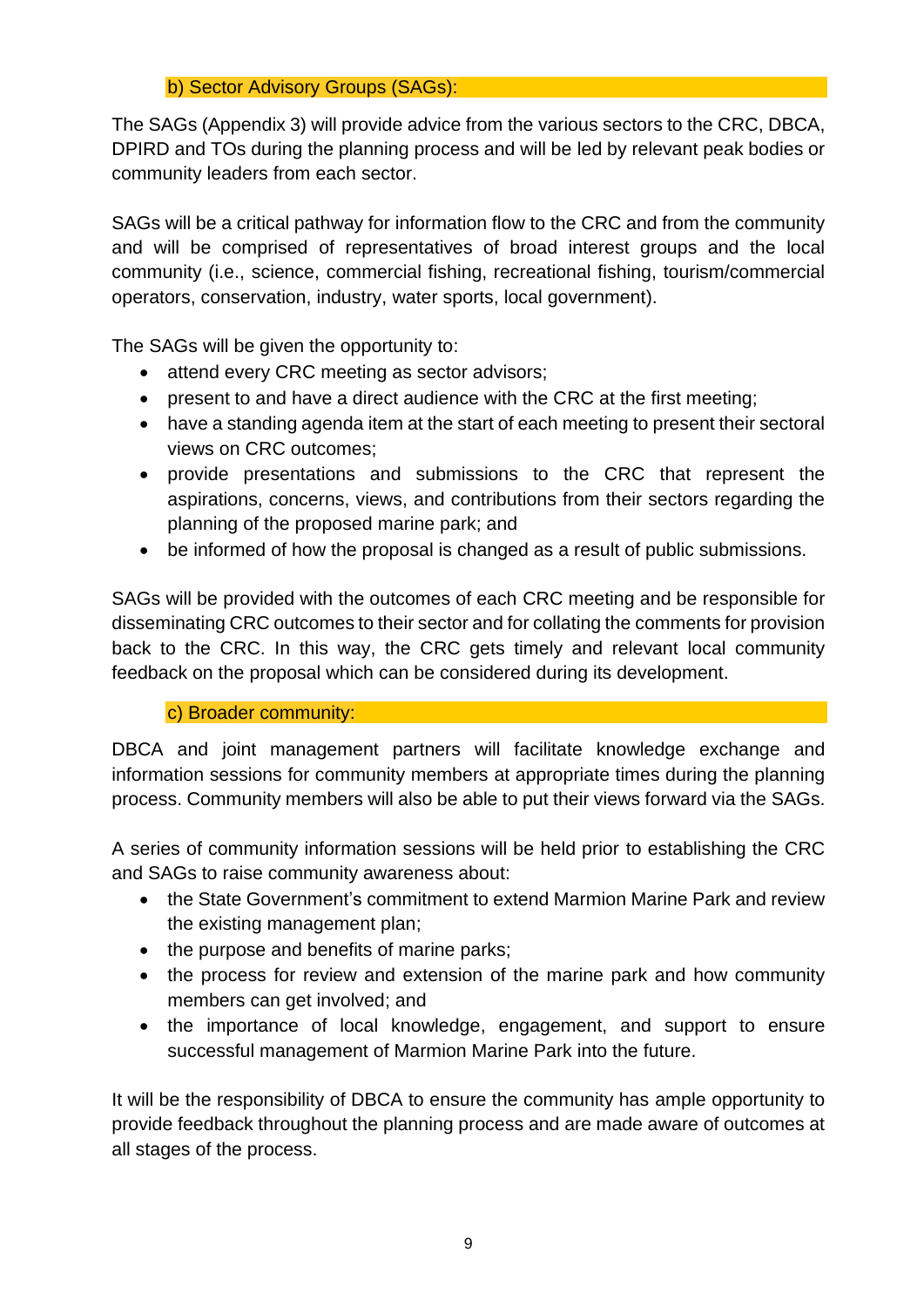Once an indicative management plan has been finalised it will be released for public comment for a statutory period of at least three months. Stakeholders and local communities will have an opportunity to make further submissions regarding the indication management plan, including zoning and management arrangements during this time.

# <span id="page-10-0"></span>**9. Communication plan**

An internal communication plan will provide details for the exchange of information and engagement activities. This will include:

- information sessions:
- social media and website;
- radio and newspaper;
- educational materials (i.e., Q&As, FAQs)
- advertising
- forums and workshops,
- direct correspondence (e.g., email, phone calls, letters)

DBCA with support from DPIRD will engage directly with stakeholders, including fisheries related stakeholders, and local communities regarding the proposal, including preparing and delivering community information sessions and engagement activities, with support from the respective local governments.

#### <span id="page-10-1"></span>**10. Agency commitments**

DBCA will:

- commit to a whole of government approach to the extension of Marmion Marine Park and review of the management plan;
- commit to the principles as provided in the *DBCA and DPIRD Agreed Marine Reserve Planning Approach* document;
- provide clear quidance to stakeholders on the steps in the marine park planning process and the level of engagement to be undertaken;
- as per this CES, commit to early, inclusive, and ongoing stakeholder engagement throughout planning process; and
- ensure the management plan will be developed in conjunction with stakeholders to best meet community aspirations, consistent with the statutory purpose and objectives for marine parks.

Joint management partners and supporting agencies will:

- listen to community stakeholders to hear and respond to their aspirations and concerns;
- provide clear and accurate information to stakeholders and local communities regarding the marine park proposal, including communicating key messages;
- meet and engage with stakeholders and local communities, primarily through the CRC, to provide updates on the planning process, including evidence based/reasoned response to feedback;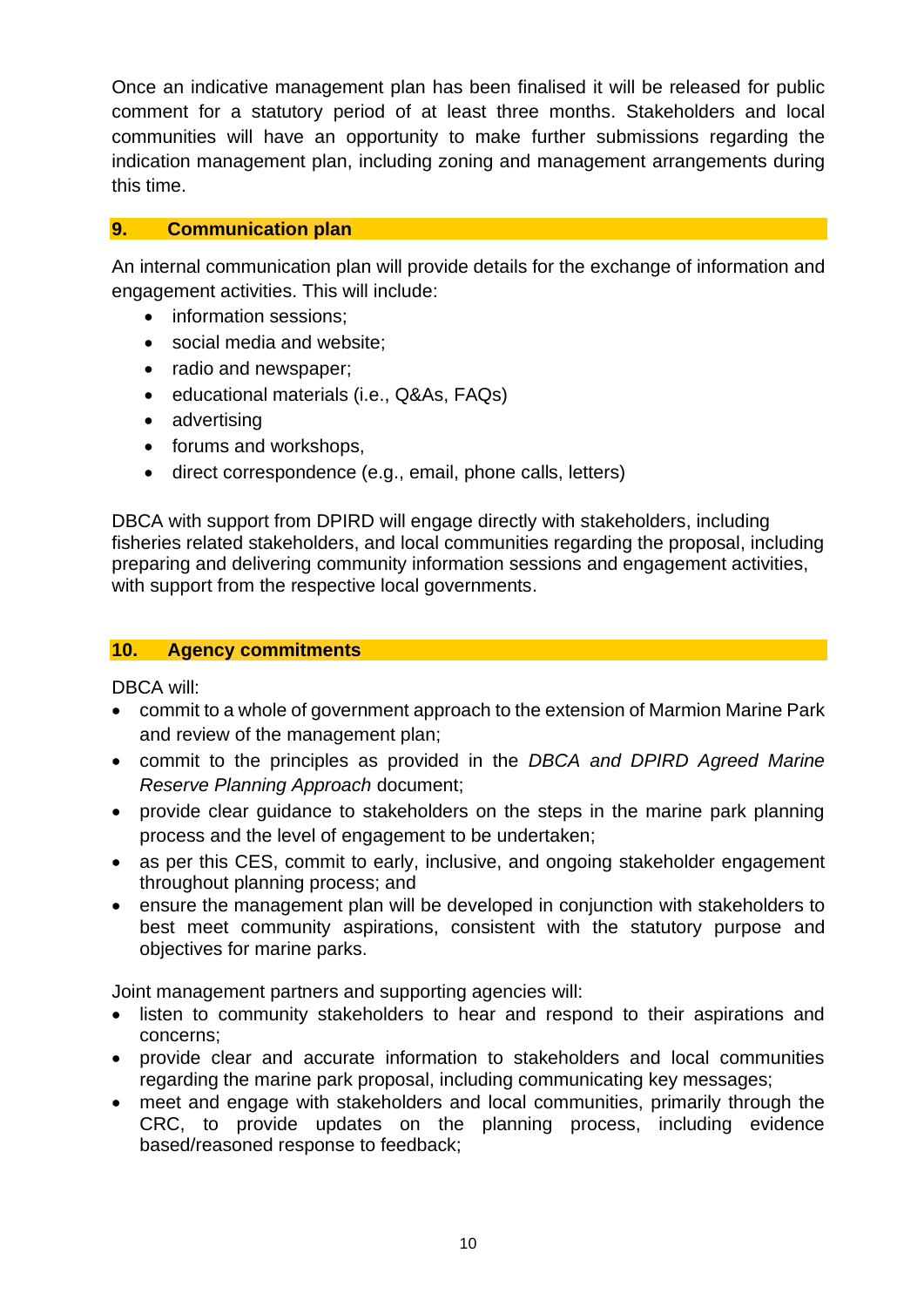- promote the science supporting the role marine parks may play to conserve marine biodiversity, but also acknowledge limitations and areas of uncertainty;
- maintain an open mind and genuinely consider feedback, respond to key concerns, and reflect these as changes where appropriate;
- be honest and transparent and provide the rationale and justification behind decision-making;
- address misinformation where possible; and
- work within the legislative framework, limitations of budget and PfOP timelines.

## <span id="page-11-0"></span>**11. Evaluation and review**

The effectiveness of this CES will be evaluated against the stated goals (section 3). Specific success criteria will be included in the CEP that will be developed as part of implementing this strategy.

# <span id="page-11-1"></span>**12. Budget**

The project is funded through the State Government's PfOP initiative.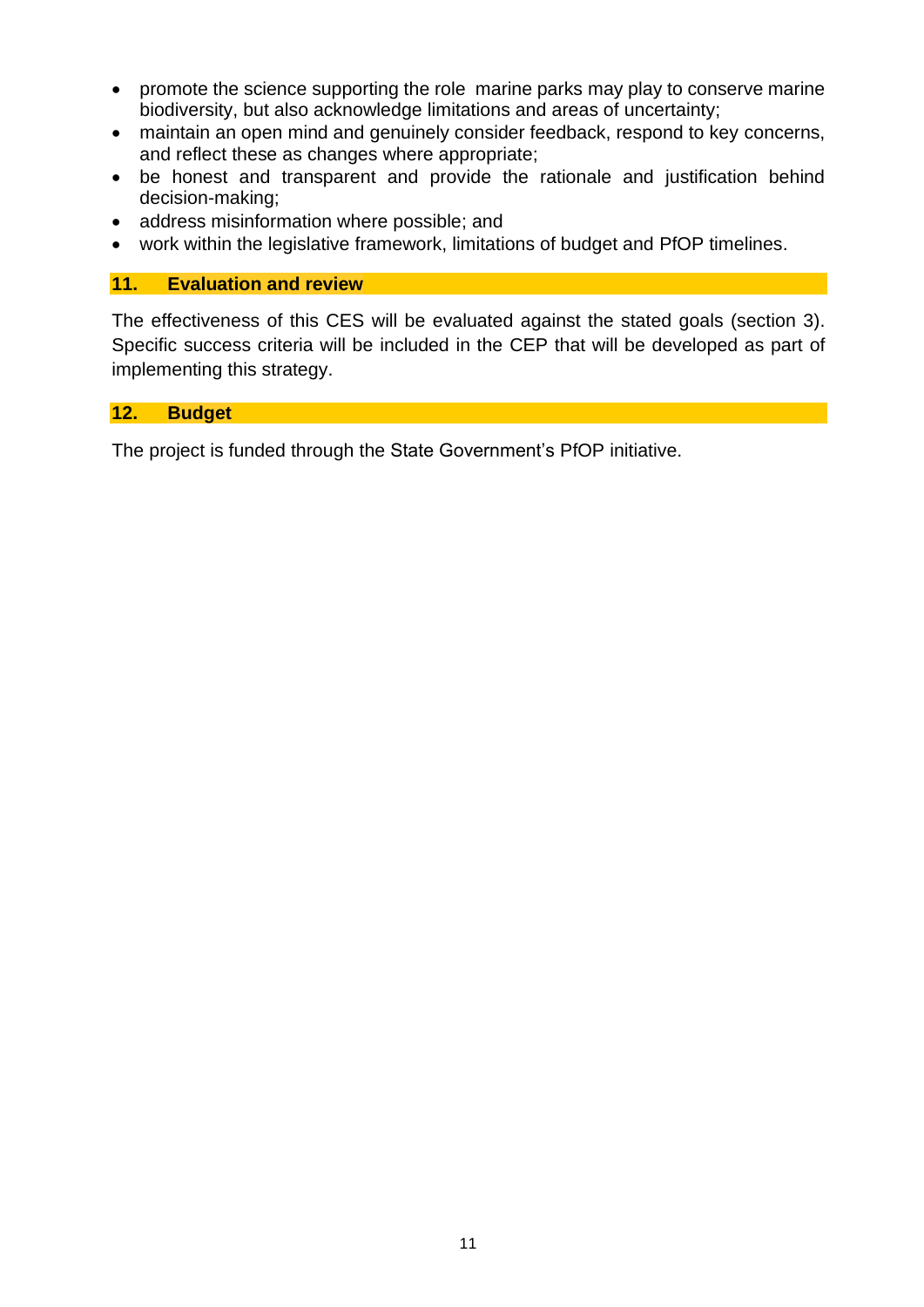# **13. Timeline**

The proposed planning process including community engagement timeline (subject to change).

<span id="page-12-0"></span>

| Phase/steps*                                                  |  |  |  |  |  |  |  |  |  |  |  |  |  |  |  |
|---------------------------------------------------------------|--|--|--|--|--|--|--|--|--|--|--|--|--|--|--|
| 1. Project establishment                                      |  |  |  |  |  |  |  |  |  |  |  |  |  |  |  |
| 2. Preparation of draft IMP                                   |  |  |  |  |  |  |  |  |  |  |  |  |  |  |  |
| 3. IMP approvals & formal<br>consultation                     |  |  |  |  |  |  |  |  |  |  |  |  |  |  |  |
| 4. Management plan<br>approval and gazettal of<br>marine park |  |  |  |  |  |  |  |  |  |  |  |  |  |  |  |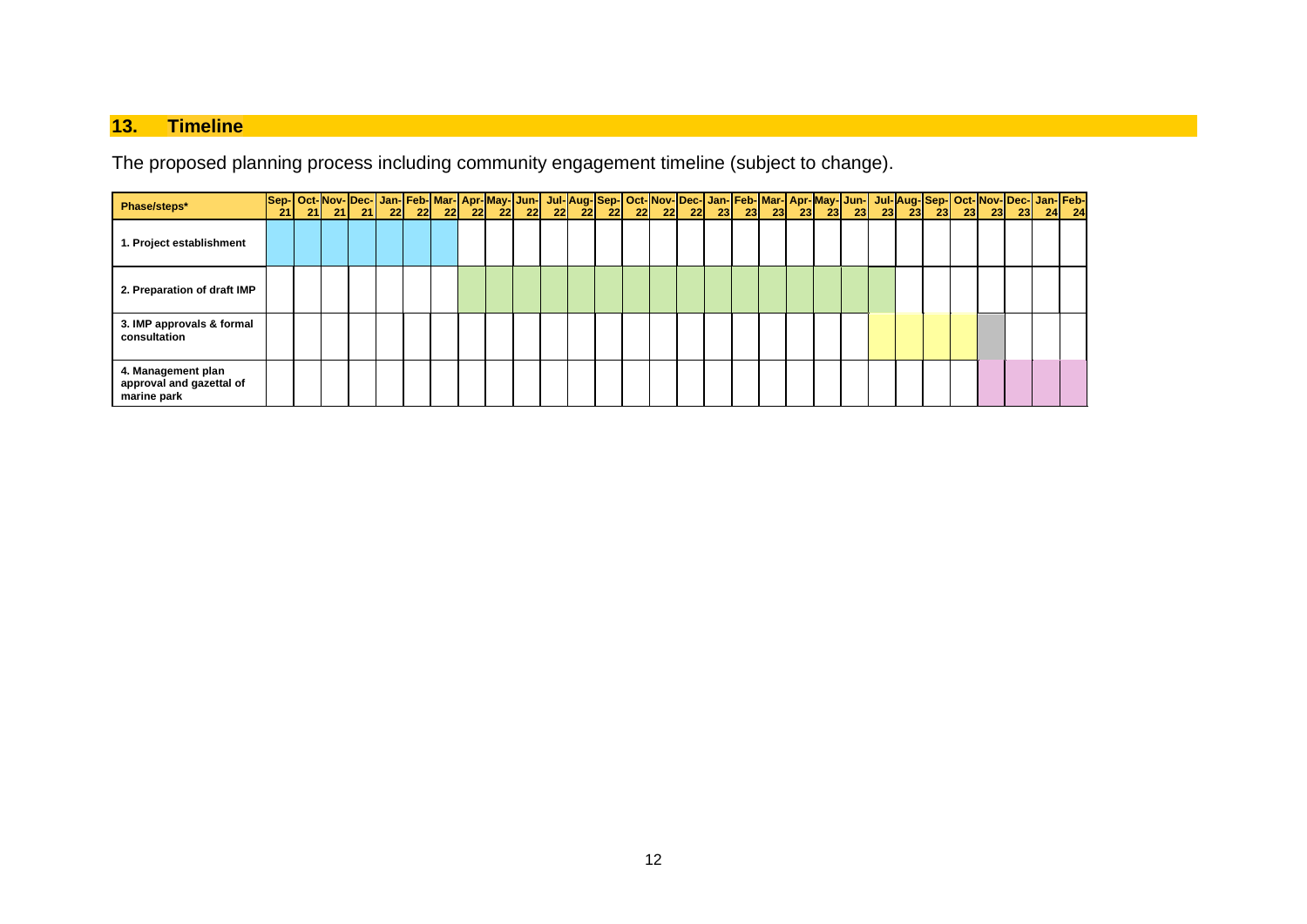# **Appendix 1 Planning steps**

<span id="page-13-0"></span>General legislated steps in the marine park planning process:

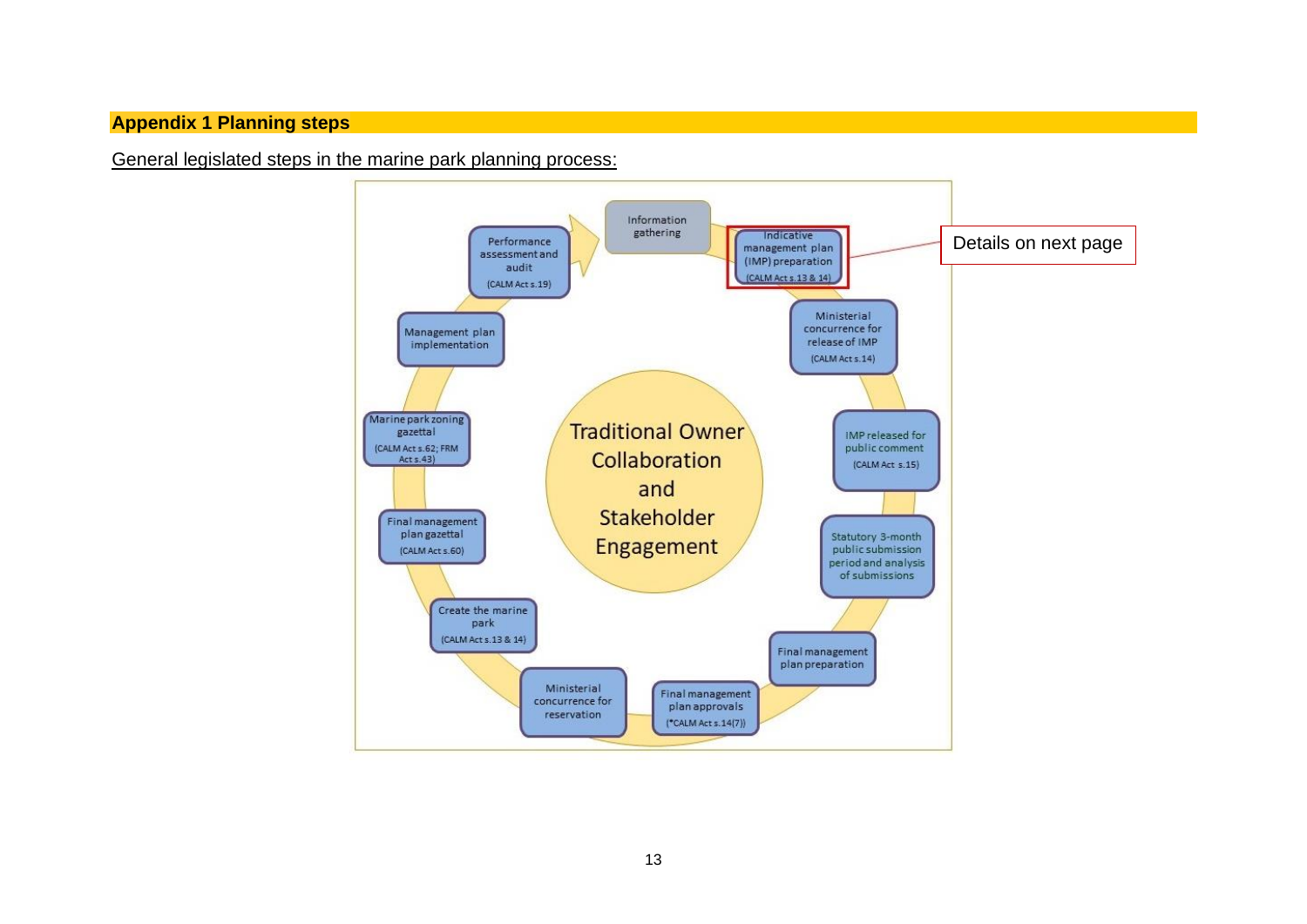#### Steps to prepare an indicative management plan:



*Note: Further advice from the CRC will be required following the release of the indicative management plan and analysis of public submissions, prior to the finalisation of the management plan and creation of the marine park.*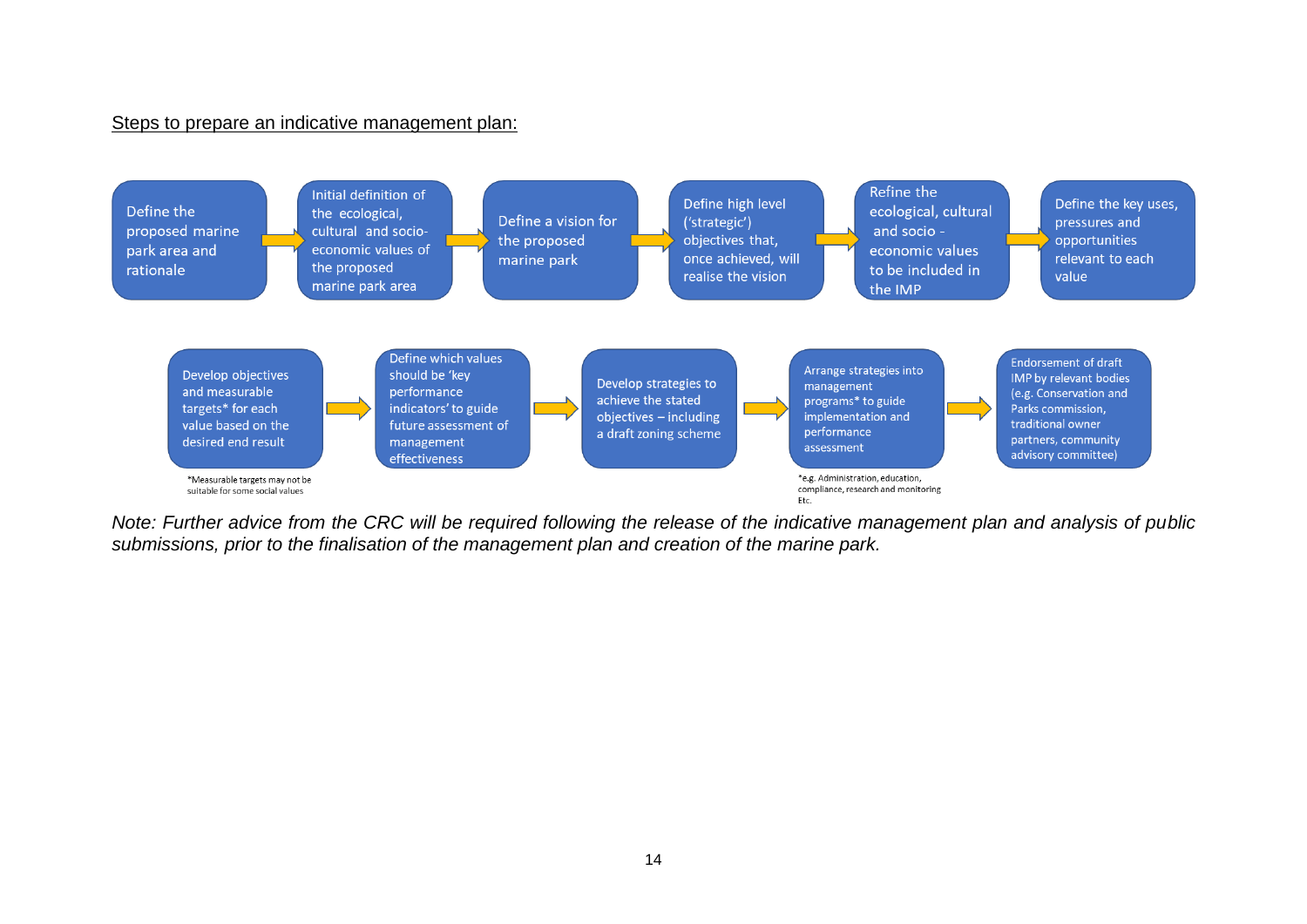# **Appendix 2 Stakeholders**

<span id="page-15-0"></span>

| <b>Sector</b>             | <b>Stakeholder</b>                                           | <b>Sector</b> | <b>Stakeholder</b>                                                |
|---------------------------|--------------------------------------------------------------|---------------|-------------------------------------------------------------------|
| Conservation              | <b>Australian Marine Conservation Society</b>                | Fishing       | West Coast Angling Club (Inc)                                     |
| Conservation              | <b>Conservation Council of Western Australia</b>             | Fishing       | Western Rock Lobster Council                                      |
| Conservation              | Pew Charitable Trusts                                        | Government    | Department of Primary Industries and Regional Development (DPIRD) |
| Conservation              | Save Our Marine Life                                         | Government    | Department of Transport                                           |
| Conservation              | Stirling Natural Environment Coastcare (Inc)                 | Government    | The Heritage Council of Western Australia                         |
|                           |                                                              | Government    | <b>Water Corporation</b>                                          |
| Conservation              | WA Naturalists Club Inc                                      | LGA           | City of Joondalup                                                 |
| Conservation              | Wilderness Society (WA)                                      | LGA           | City of Stirling                                                  |
| Conservation              | World Wildlife Fund                                          | <b>LGA</b>    | City of Wanneroo                                                  |
| Conservation              |                                                              | Recreation    | Hillarys Yacht Club                                               |
| Community                 | Friends of Marmion Marine Park (FOMMP)                       |               |                                                                   |
| Conservation              |                                                              | Recreation    | Kite Boarding West Australia                                      |
| Community                 | Friends of North Ocean Reef - Iluka Foreshore (FoNORIF)      |               |                                                                   |
| Conservation              |                                                              | Recreation    | Paddle Wa                                                         |
| Community                 | Friends of Sorrento Beach and Marmion Foreshore              |               |                                                                   |
| Conservation              |                                                              | Recreation    | Recreational divers and diving clubs                              |
| Community                 | Friends of Trigg Beach                                       |               |                                                                   |
| Conservation              |                                                              | Recreation    | Surfing WA                                                        |
| Community                 | Friends of Trigg Bushland (FoTB)                             |               |                                                                   |
| Conservation              |                                                              |               |                                                                   |
| Community                 | Joondalup Community Coastcare Forum (JCCF)                   | Science       | Australian Coral Reef Society Inc.                                |
| Conservation<br>Community | Mullaloo Beach Community Group                               | Science       | Australian Institute of Marine Science                            |
| Conservation              |                                                              |               |                                                                   |
| Community                 | Quinns Rocks Environmental Group (QREG)                      | Science       | <b>CSIRO</b>                                                      |
| Archaeology               |                                                              |               |                                                                   |
| Community                 | Maritime Archeology Association of WA                        | Science       | Marine Futures, UWA                                               |
| Development               | Chamber of Minerals and Energy                               | Science       | Oceans Institute UWA                                              |
| Development               | Department of Mines, Industry Regulation, and Safety (DMIRS) | Science       | School of Biological Sciences                                     |
| Development               | Department of Planning, Lands and Heritage (DPLH)            | Science       | Western Australian Marine Science Institution (WAMSI)             |
|                           |                                                              | Science       |                                                                   |
| Fishing                   | Abalone Industry Association                                 | Community     | Reef Life Surveys                                                 |
| Fishing                   | Australian Anglers Association (WA)                          | Tourism       | Adventure Out Australia                                           |
| Fishing                   | Australian Underwater Federation                             | Tourism       | AQWA - The Aquarium of Western Australia                          |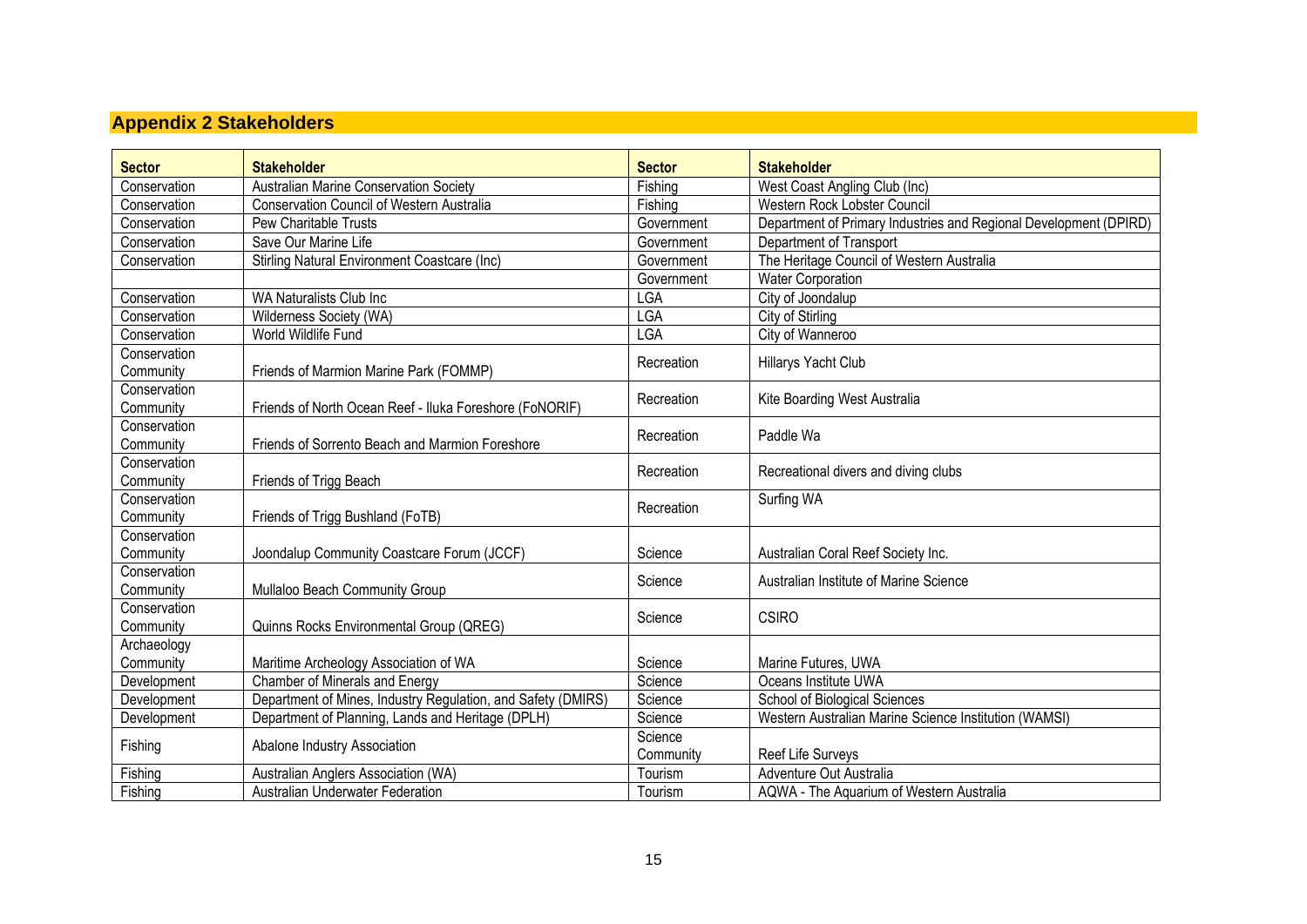| <b>Sector</b>          | <b>Stakeholder</b>                                                          | <b>Sector</b> | <b>Stakeholder</b>                                                      |
|------------------------|-----------------------------------------------------------------------------|---------------|-------------------------------------------------------------------------|
| Fishing                | <b>Bluewater Freedivers of WA</b>                                           | Tourism       | CTOs (Whalewatching, Rottnest Fast Ferries, fishing, diving, jet board) |
| Fishing                | Coastal Angling Club of WA (Inc)                                            | Tourism       | <b>CYAL8TA Adventure Tours</b>                                          |
| Fishing                | Commercial fisheries - Licence holders in the west coast abalone<br>fishery | Tourism       | Down Under Discoveries                                                  |
| Fishing                | Hillarys Yacht Club (Angling)                                               | Tourism       | <b>Experience Perth</b>                                                 |
| Fishing                | Marmion Angling and Aquatic Club                                            | Tourism       | Luxury Outback Tours                                                    |
| Fishing                | Ocean Reef Sea Sports Club                                                  | Tourism       | Marine Tourism WA                                                       |
| Fishing                | Offshore Angling Beach Club                                                 | Tourism       | <b>Odyssey Expeditions</b>                                              |
| Fishing                | Perth Game Fishing Club                                                     | Tourism       | Pelican Charters                                                        |
| Fishing                | Perth Offshore Boat Angling Club of WA Inc.                                 | Tourism       | Perth Diving Academy Hillarys Pty Ltd                                   |
| Fishing                | Quinns Rock Fishing Club                                                    | Tourism       | Perth Ocean Dive                                                        |
| Fishing                | <b>RecFishWest</b>                                                          | Tourism       | Perth Tours WA Pty Ltd                                                  |
| Fishing                | Surf Casting and Angling Club                                               | Tourism       | Shaw Horizons/Western Australian Roping School                          |
| Fishing                | Two Rocks Tightliners Fishing Club                                          | Tourism       | <b>Thomson Coachlines</b>                                               |
| Fishing                | <b>WA Fishing Industry Council</b>                                          | Tourism       | Western Blue Dive Charters                                              |
| Fishing                | WA Game Fishing Association                                                 | Tourism       | Whale Watch Western Australia                                           |
| Fishing                | West Coast Abalone Divers                                                   |               | Whale Watching WA Pty Ltd                                               |
| <b>Tourism Fishing</b> | Perth Fishing Safaris                                                       | Tourism       | Why Not Travel Pty Ltd                                                  |
| <b>Tourism Fishing</b> | Mills Charters Pty Ltd                                                      | Tourism       |                                                                         |
| Tourism                | Whale Watching WA Pty Ltd                                                   |               |                                                                         |

*Note: Whadjuk Noongar TOs are joint management partners, not stakeholders.*

# **Appendix 3 Sector Advisory Groups**

<span id="page-16-0"></span>

| <b>Sector</b>                 | <b>Advisory Group lead</b> |
|-------------------------------|----------------------------|
| <b>Commercial Fishing</b>     | <b>WAFIC</b>               |
| Recreational Fishing          | <b>RFW</b>                 |
| Conservation                  | <b>PEW</b>                 |
| <b>Community Conservation</b> | <b>FOMMP</b>               |
| Science                       | <b>WAMSI</b>               |
| Recreational water sports     | <b>SLSWA</b>               |